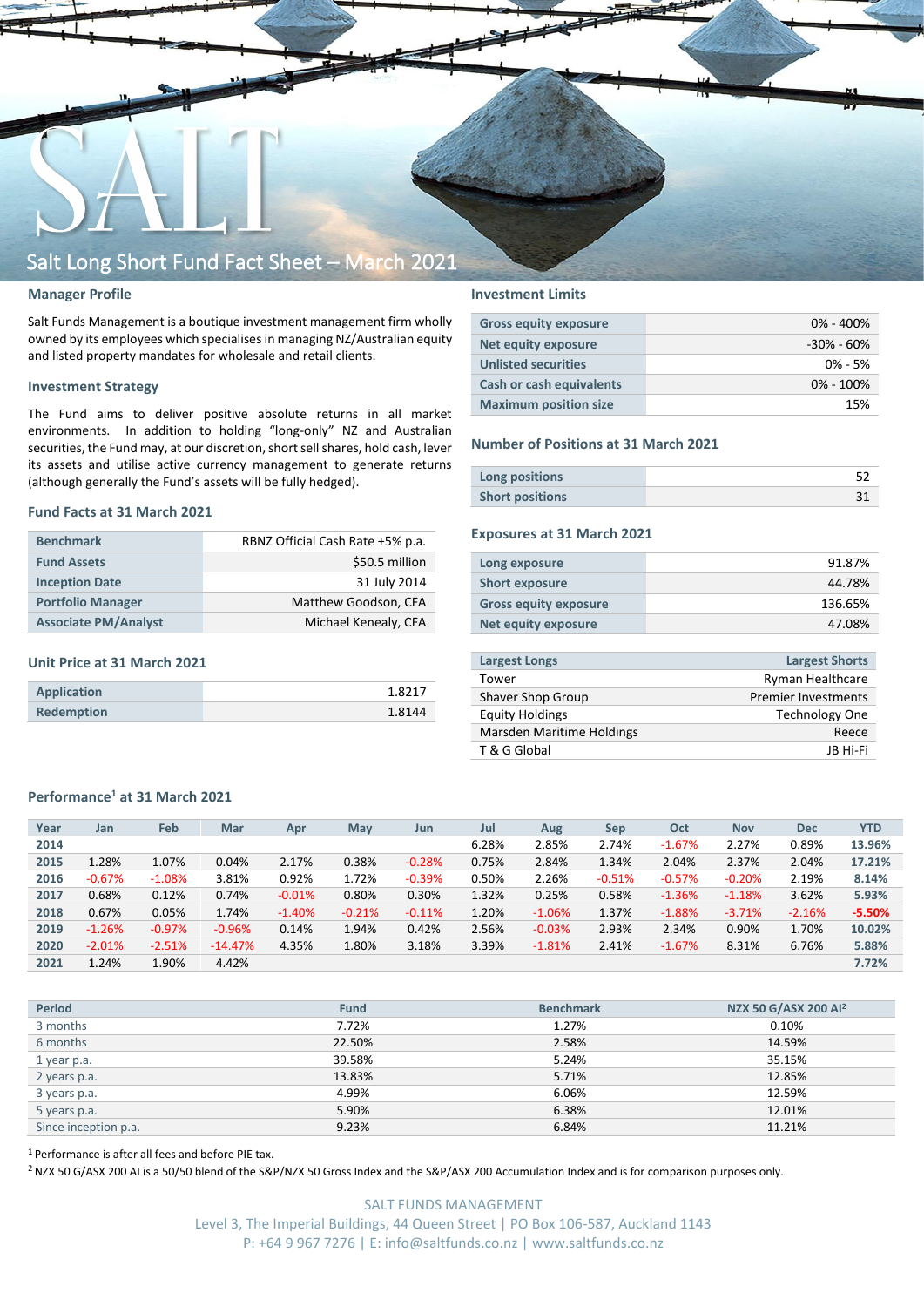## SALT

## Salt Long Short Fund Fact Sheet March 2021 Page 2 of 5

## **Country Allocation at 31 March 2021 (Gross Equity Exposure) March 2021 Individual Stock Contribution**





## **Fund Commentary**

Dear Fellow Investor,

The run of strong performances by the Fund continued in March with a very pleasing return of +4.42%. While a large proportion of the Fund's holdings worked well, returns were held back from being even stronger by several of our key holdings not contributing. It was by no means the case that everything suddenly worked all at once in the month.

As March progressed, it began to feel as though it was something of a transition month for markets, with the key themes of rising bond yields and cyclical outperformance continuing but starting to get a little choppier as they matured. As discussed shortly, we continue to see inflation risks popping out everywhere in NZ and globally but NZ 10-year bond yields actually retraced a little from 2.02% to 1.78% over the month. The dominant driver of our returns was stock selection rather than simply being long cyclicals and short growth darlings.

The Fund has been running unusually long net length for some months but pulled this back in March from 56% to 46%. This was not so much a conscious decision but more an outcome of how we played the hand of cards that the market dealt us. In particular, we lowered net length by 6% on the last day of the quarter when a number of names staged unusually aggressive advances.

The Fund's gross position had earlier ended February at an unusually low 124% but we lifted this to a more normal 133% at end-March as a number of attractive new opportunities became available at the right prices. It is 139% as this is written.

We remain conscious that a key attraction of the Fund is that it is uncorrelated to long-only equities. With the benefit of hindsight, one would have been better off being maximum leveraged long given the raging bull market of the last few years, However, we believe that being uncorrelated will become very important as markets change. Over the Fund's life, its daily correlation to the 50/50 index of Australia and NZ is just 0.09: statistically indistinguishable from 0.

Having no correlation to equities means that the Fund may rise, fall or do nothing when equities fall.

It does not mean that the Fund will necessarily rise – that would be a negative correlation. That said, our long-term returns are +0.02% on up-days and +0.055% on down-days. We do tend to do better when markets fall and we therefore keep a close eye on our numbers on down days as a cross-check on our net positioning.

In March, there were eight negative days for the 50/50 index of Australia and NZ, with an average return on those days of -0.45%. The Fund did its job by being up on seven of those eight days and delivered an average return of +0.25%. This shows why we remain comfortable with a reasonable degree of 40-50%+ net length overall.

Three important matters are influencing our thinking and positioning at present. Firstly, we think that the global financial system is awash with free money and that this has led to a potentially dangerous build-up of leverage in equity markets.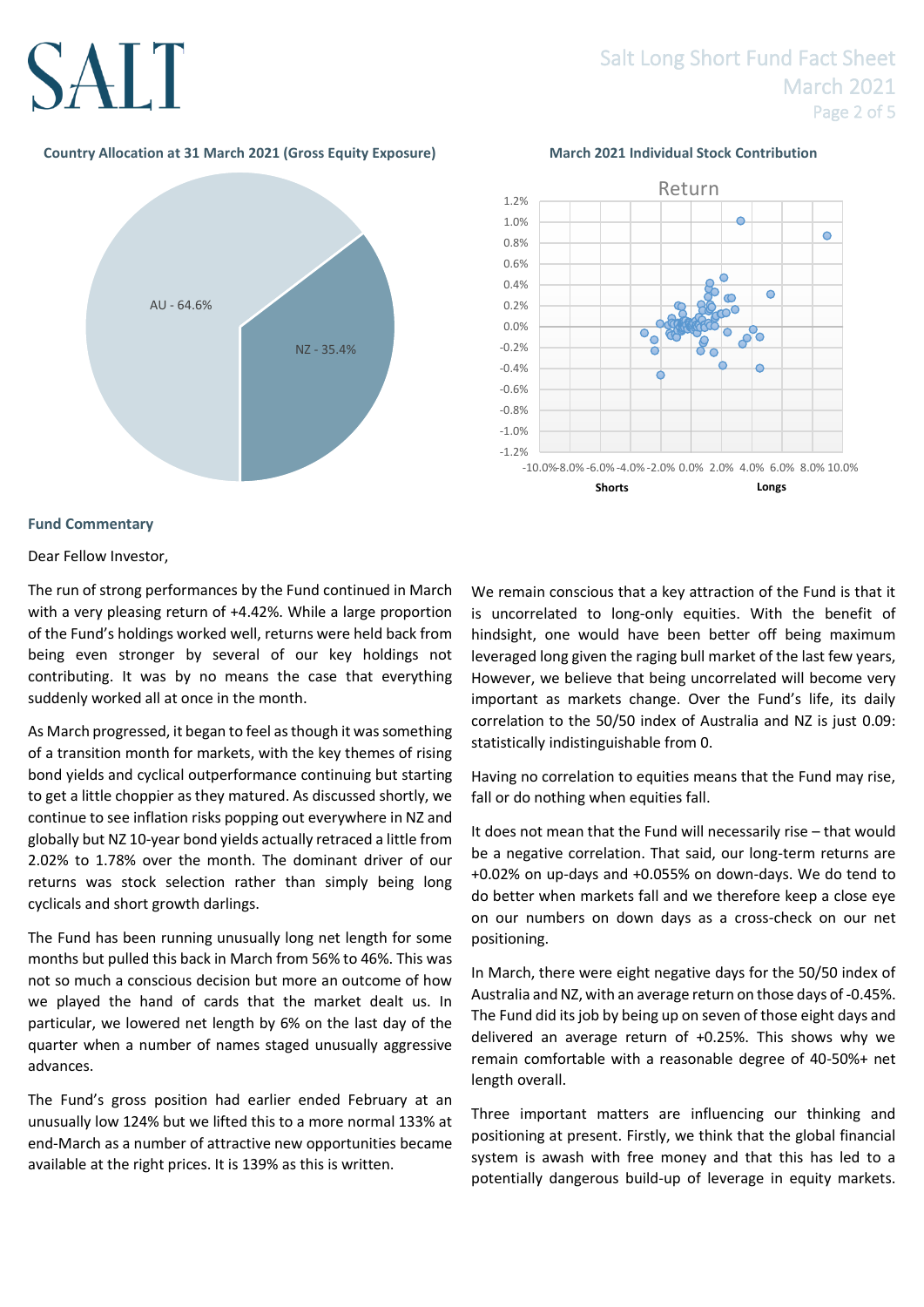## SALT

Secondly, we see inflationary pressures building up everywhere, which leaves investors vulnerable to coming in one day and finding a "shock" high reading hit the tapes. Thirdly, it is some time since we have written about the housing sector and retirement villages but the tax changes during the month put them firmly back on our radar screen.

We are concerned that central banks have over-egged the omelette. In seeking to rescue economies with unprecedented levels of monetary easing, they have sown the seeds for the next debacle by building up bubbles in financial and property markets.

Over-trading is rife everywhere. Rather than bore you with more meme-stock war-stories, we found the charts below from the Financial Times very informative. They really do speak for themselves. As a teenager in the mid 1980's I never thought I would see such retail over-trading repeated but here we are. Even worse, this is before the US stimulus cheques get deployed into quality names such as Hertz, Gamestop and the myriad vapourware growth stocks populating global markets.



It is also notable that retail investors' margin accounts are getting a very solid work-out. While absolute dollar levels of margin do have to be related to the absolute market level, the chart below shows that margin investing is off the scale, even compared to the Nasdaq bubble and 2007/08.



Finally, on this subject of over-trading, the chart below shows that it's not only retail punters engaging in a spot of do it yourself trading. Goldman Sachs pointed out that not only did March see

the largest weeks of equity inflows on record but that since the week of the US election, global equity funds have logged US\$536bn of net inflows.



Source: GS Research Division as of 3/19/2020. Arjun Menon. EPFR Global. Past performance is not indicative of future

The fluff and massive hidden leverage that is driving many current share prices was exemplified by the spectacular implosion of Tiger-cub, Bill Hwang's Archegos Capital during the month. Most readers will by now have seen the story but the pertinent points are that he was running somewhere between \$10-\$20bn of capital that was leveraged by 6-7x. Nomura and Credit Suisse were left holding most of the kitty when Archegos couldn't meet margin calls post sharp falls in several of its key holdings in Chinese tech companies and US names such as Viacom and Discovery.

The latter two are particularly interesting as they are somewhat staid old-world media companies. Pre-Covid, Viacom traded around \$40 and briefly bottomed at about \$12 in March 2020 before steadily rising back to \$35 at year-end. It then discovered alchemy and exploded to \$100 on 22 March before halving back to \$45 today. A number of the Archegos holdings have a similar chart – nothing like buying your own performance. The question is how many fellow travellers there were in the wolf-pack as markets have clearly not yet seen a major leverage unwind.

Is this the Bear Stearns moment of 2021 when a clear initial warning was brushed off as an anomaly and a welcome shakeout of those who fed at the bottom of the heap? History never quite repeats but we are certainly concerned that it might rhyme.

Our second key concern is inflation. If it remains moribund, then the rocket fuel of cheap central bank money will continue to drive financial markets. If inflation spikes, and it does so in a way that has lasting rather transitory elements, then hold onto your hat.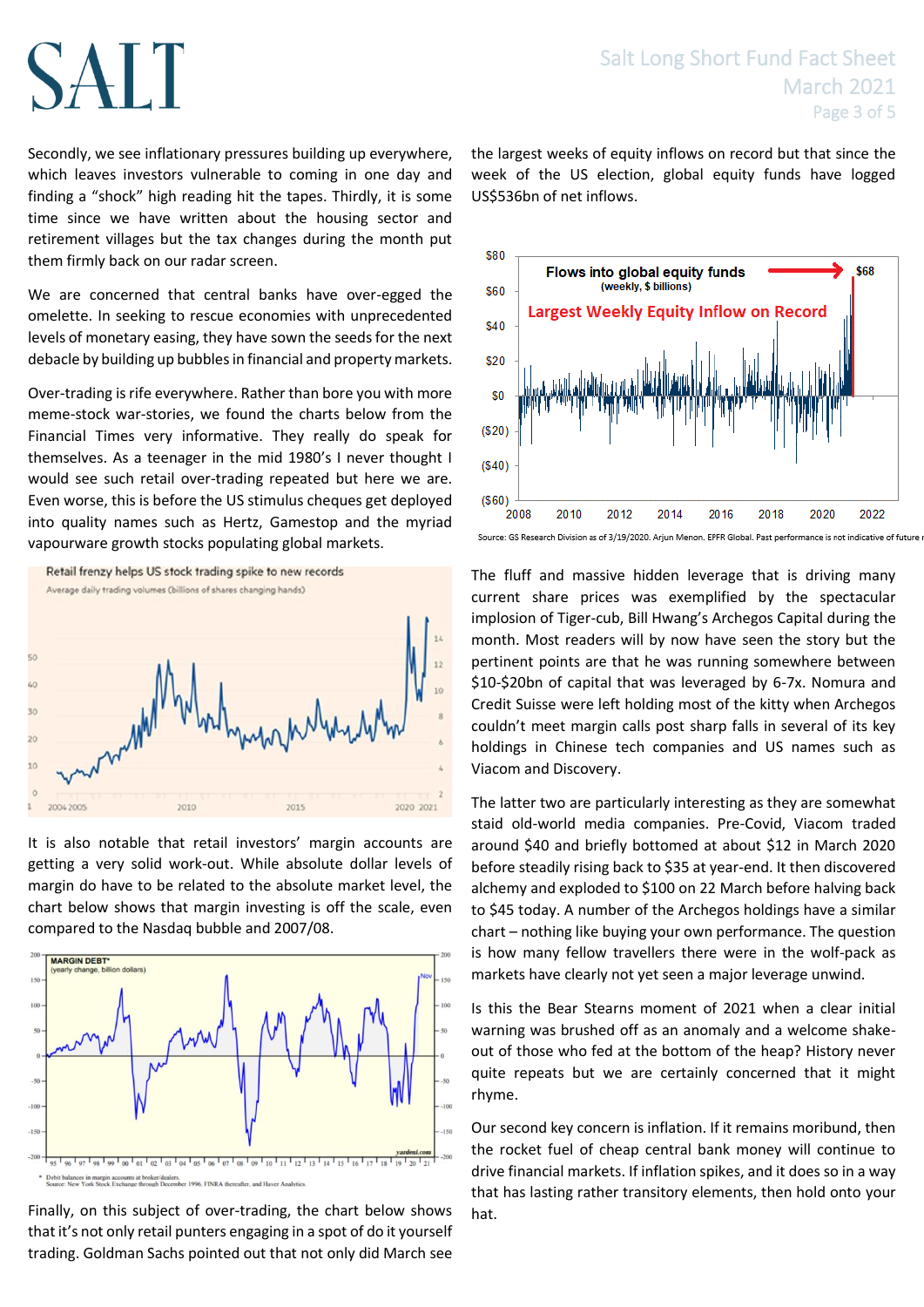## Salt Long Short Fund Fact Sheet March 2021 Page 4 of 5

We have argued at length in recent months that evidence is emerging everywhere of price pressure. Rather than regurgitate all of those examples, the chart below looks at how the weighing machine of Mr Market is summarising the various drivers.

SALT



Implied 10-year inflation break-evens in the US have soared to 2.37% from a momentary Covid-induced collapse to 0.50%. 2.37% is far higher than pre-Covid, yet central bank policy remains historically loose in a heroic attempt to drive unemployment lower.

A piece that took our eye late in the month came from the UBS global economics team. They see 12-month US inflation spiking in April and May, with the headline CPI hitting 3.7%, the core CPI reaching 2.44% and the core PCE getting to 2.3%. There is clearly some risk of a taper tantrum redux if we see such outcomes. They do view this as fading later in the year and clearly the accuracy or otherwise of that projection will be critical to central banks and markets.

Our third key concern is the great NZ housing bubble. We have not mentioned this for quite some time as it was running hot with no obvious catalyst to end it. We were even slightly net long retirement village stocks at various junctures.

The significant left-field tax moves by the Labour Government against housing investors could really change the calculus. While the decision-making appears ad hoc, it is difficult to deny that there is a problem and that some relatively bold action (by recent NZ standards) has been taken to counter it.

OECD data out in early April looked at real house price movements over the last two decades. NZ comfortably won the gold medal with a +177% advance, with Canada +147%, Sweden +129% and Australia +110%. The OECD average was +39%.

The potential reasons are many, with relatively stronger population growth and relatively more restrictive planning than the OECD average being prime candidates for our outstanding performance in enriching the paper wealth of property owners. Interest rates fell sharply everywhere. The other explanation is we are in a bubble.

If we were to see a reversal, then aside from unpredictable wealth effects, our chief concern is the implication for the retirement sector. We have noticed in the past that the sector tends to move concurrently with house price inflation and activity levels. It is still very early days but the chart below from Tony Alexander's widely followed survey suggests that there will likely be some degree of impact. Real estate agents are already seeing it.



Longer term, analysts and valuers seem to generally be running with 3%-3.5% retirement unit price growth in perpetuity. Note that a fixed retirement unit should under-perform the average house price given continuing quality and size improvements. We therefore guesstimate that the retirement unit price assumption equates to 3.5%-5.0% house price growth. Ask your friendly retirement analyst or valuer to knock 1% off the long-term price growth path and see what that does to valuations. We have returned to being net short the sector but will be light-footed given the enduring nature of the Kiwi love affair with property.

Returning to the performance of the Fund in March, our return of circa 4.54% (pre-tax and costs) saw strong returns from the long book (+4.78%) and modest losses from the short book (- 0.25%). This is what one would expect in what was a solid month for the NZ and Australian markets. Our stock selection was extremely strong in the period, with our overall "winners to losers" ratio being a very high 69%.

Our largest contributor was a familiar name in the form of the small environmental and engineering consultancy, Intega Group (ITG, +32.3%). A key driver was that they enthusiastically embarked on a buyback which can go up to 10% of their shares on issue and which will be more like 24% of their free float. Their share price surge now sees them trade on a forward cash PE of circa 7x, with a reasonable growth outlook thereafter. We have taken modest profits but still see sizeable upside.